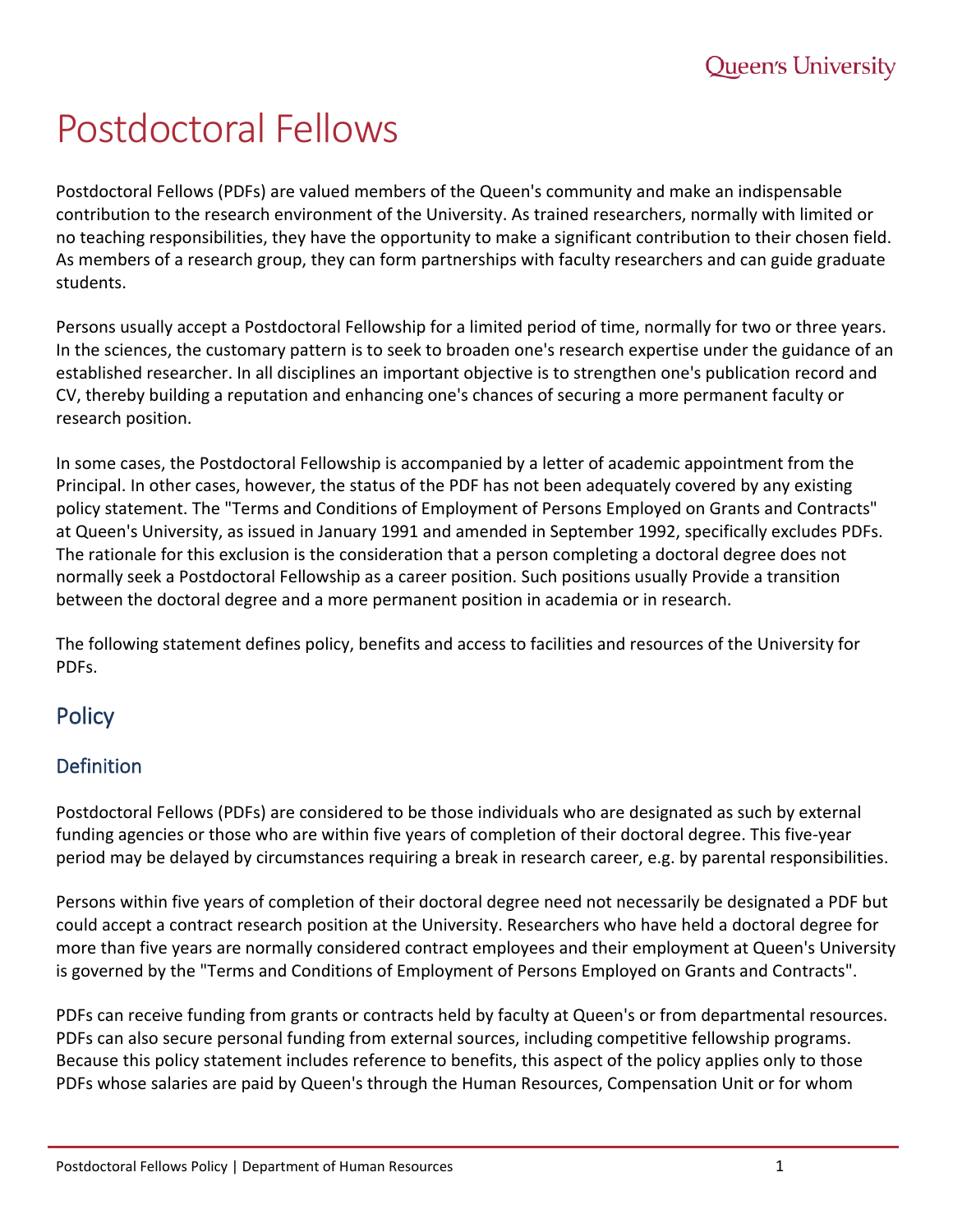arrangements are made for the employer's and employee's benefit contributions to be paid from a Queen's account.

## Recruitment

Faculty may recruit PDFs by whatever method they deem appropriate, e.g. by personal contacts, or by advertisement in the local, national or international press. However, when recruiting PDF's, faculty members must adhere to relevant legislation, such as the Human Rights Code and Employment Standards Act. Information on human rights and employment standards legislation is available from Human Resources. Faculty members should consider Queen's employment equity goals when recruiting PDFs.

Faculty should be aware of restrictions placed upon the recruitment of PDFs by Employment and Immigration Canada.

## Appointment

An individual faculty member or group of faculty may invite a PDF to join them as a research colleague. The letter of invitation to come to Queen's must specify:

- 1. the term of appointment as PDF
- 2. salary or stipend arrangements (whether funding is from external or internal sources or a combination of both)
- 3. the nature of the research to be undertaken
- 4. any special conditions

The PDF must accept this letter of invitation in writing.

A PDF will be associated with one or more faculty colleagues for the purpose of research collaboration. It is the responsibility of the faculty colleagues to provide whatever resources are needed to support the collaborative research activities.

For a PDF to be recognized at Queen's University under the terms of this policy statement, the Authorization to Pay a Regular Monthly Salary form and the **Postdoctoral Fellow Appointment Data Sheet** must be completed and submitted to Human Resources. By signing these forms, the Head of Department accepts the PDF as a member of the department.

Some PDFs may also have a special academic appointment at Queen's University in recognition of assigned teaching responsibilities.

## Salary or Stipend

PDFs may be funded by external awards, by payments from grants or contracts held by faculty, or from a combination of sources.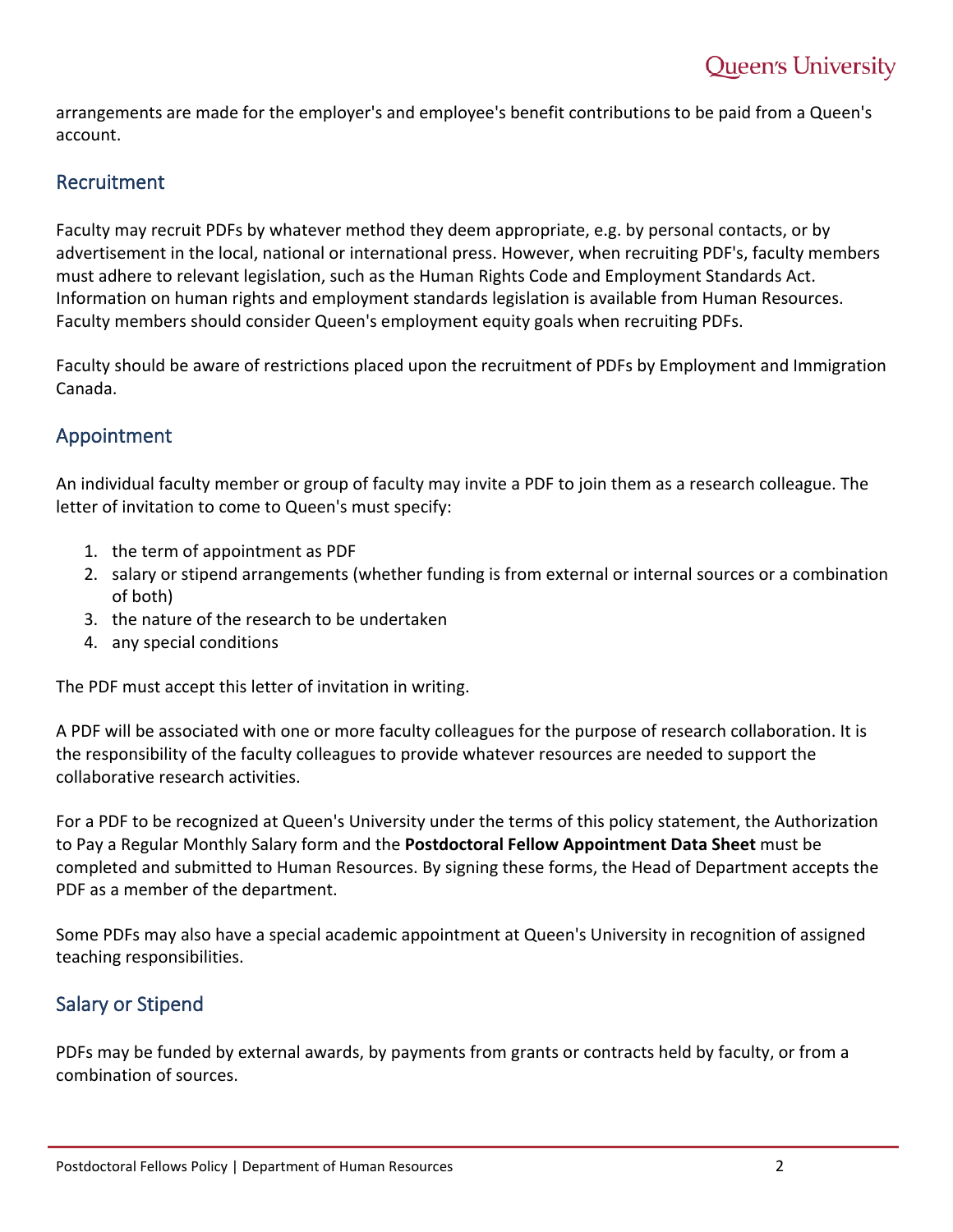# **Queen's University**

Queen's University does not specify a salary range for PDFs. Those receiving support from sources at Queen's do so by mutual agreement with their faculty colleague(s) who have signing authority over the funding.

It is noted that some external agencies do specify salaries for PDFs. For example, NSERC awards Postdoctoral Fellowships at \$35,000 per year and specifies that postdoctoral fellows may be paid stipends at a minimum rate of \$25,000 per annum as of April 2000. SSHRCC Postdoctoral Fellowships are presently of value \$28,428 annually and are usually supplemented by the University in recognition of the teaching duties normally associated with such positions.

#### Employment Status

PDFs are considered to be employees of Queen's University. As such, PDFs are governed generally by the policies of the University. However, they are not governed by Queen's personnel policies for support staff, contract staff, or faculty except where noted in this document. PDFs are entitled to hold appropriate staff cards, thereby gaining access to library and athletic facilities.

By application to the Department of Information Technology Services, PDFs may have a computer account established in their own name and will be given the same computing resources to which faculty are entitled.

The names of newly appointed PDFs will be included in the following issue of Queen's University's Telephone Directory.

#### **Benefits**

PDFs who are paid through Queen's are entitled to the following plans:

- Canada Pension Plan
- Employer's Health Tax (O.H.I.P., subject to Ministry of Health, O.H.I.P. eligibility)
- Employment Insurance Compensation
- Workers Compensation

In addition, PDFs may elect to participate in the following optional plans:

- basic life insurance
- optional life insurance
- long term disability insurance (for PDFs with appointments of at least 12 months)
- supplementary medical plan
- semi-private hospitalization

The faculty colleague(s) are responsible for paying the employer's contribution to these benefits, and this amount will be debited monthly from the account identified by the faculty member(s) on the Authorization form. The employee's contributions to these benefits are debited from the PDFs salary payment by Human Resources, Compensation Unit.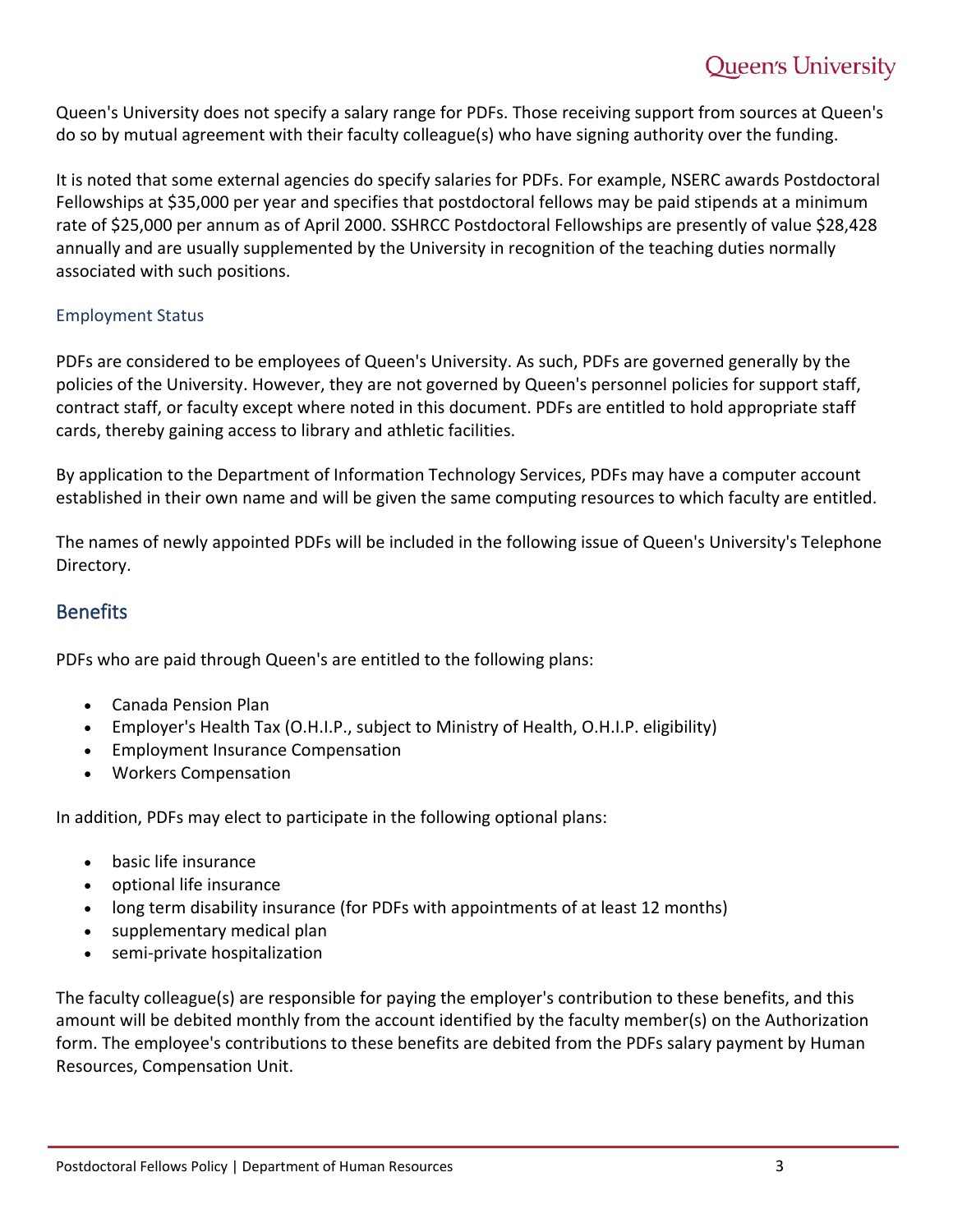# **Queen's University**

PDFs who receive funding from an external source are eligible only for the optional benefits plans as described above. The faculty colleague(s) are responsible for paying both the employer's and the employee's contribution to these benefits and this amount will be debited monthly from the identified account. The faculty colleague(s) may wish to recover the employee's contribution from the PDF by reimbursement to the account from which benefit payments are debited.

In accordance with Ontario Pension Benefits legislation, PDFs may choose to participate in the Queen's Pension Plan after a period of two continuous years of employment if they have earned 35% of the YMPE (Canada Pension Plan annual maximum pensionable earnings; the 2001 maximum being \$38,300) or worked at least 700 hours in each of two consecutive years. PDFs can elect to join the plan before the completion of this two-year period, provided that the faculty colleague(s) are prepared to pay the employer's contribution to the Plan.

Information on the cost sharing of premiums can be obtained from the Human Resources, Compensation Unit. The faculty colleague(s) are responsible for paying the Queen's contribution. Note that contributions for long term disability insurance, optional life insurance, and semi-private hospitalization are paid entirely by the PDF.

PDFs must sign on for any optional benefits at Human Resources, Compensation Unit, and coverage is not effective until the necessary enrollment documentation is completed.

Other employer provided benefits for which PDFs are eligible include sick leave, general or compassionate leave, voting day, bereavement leave, jury or witness duty, maternity and parental leave, leave without pay, and the Employee Assistance Program, as described in the Queen's University Staff Policy Manual.

PDFs who accept stipends from an external agency without arrangements being made for employer and employee contributions to be paid through a Queen's account are not eligible for any of the above benefit plans. Such persons are advised to make separate arrangements for required benefit plans and insurance coverage outside the University.

# Central Fund

In order to provide for payments to PDFs and contract employees necessitated by sick leave, maternity or parental leave, and benefit continuation for persons receiving long term disability benefits, a Central Fund has been established. Thus, in addition to being responsible for paying the employer's contribution for benefits mandated by law or elected by the PDF, the faculty colleague(s) will contribute a further amount equal to 0.25% of the salary or stipend paid to a PDF. This Central Fund effectively provides internal insurance for principal investigators and spreads unanticipated personnel employment expenses over all PIs at Queen's University. Reimbursement from the Central Fund can be arranged by contacting Human Resources.

The faculty colleague (or external agency) is responsible for paying the first month's salary/stipend of a PDF on sick leave. Thereafter, on presentation of a statement from the PDF's physician, continued sick leave up to a maximum of five months will be paid from the Central Fund. Absence beyond a six-month continuous period can be insured (with premiums paid entirely by the PDF) and covered under the Long-Term Disability Income Plan (if the PDF has chosen this benefit).